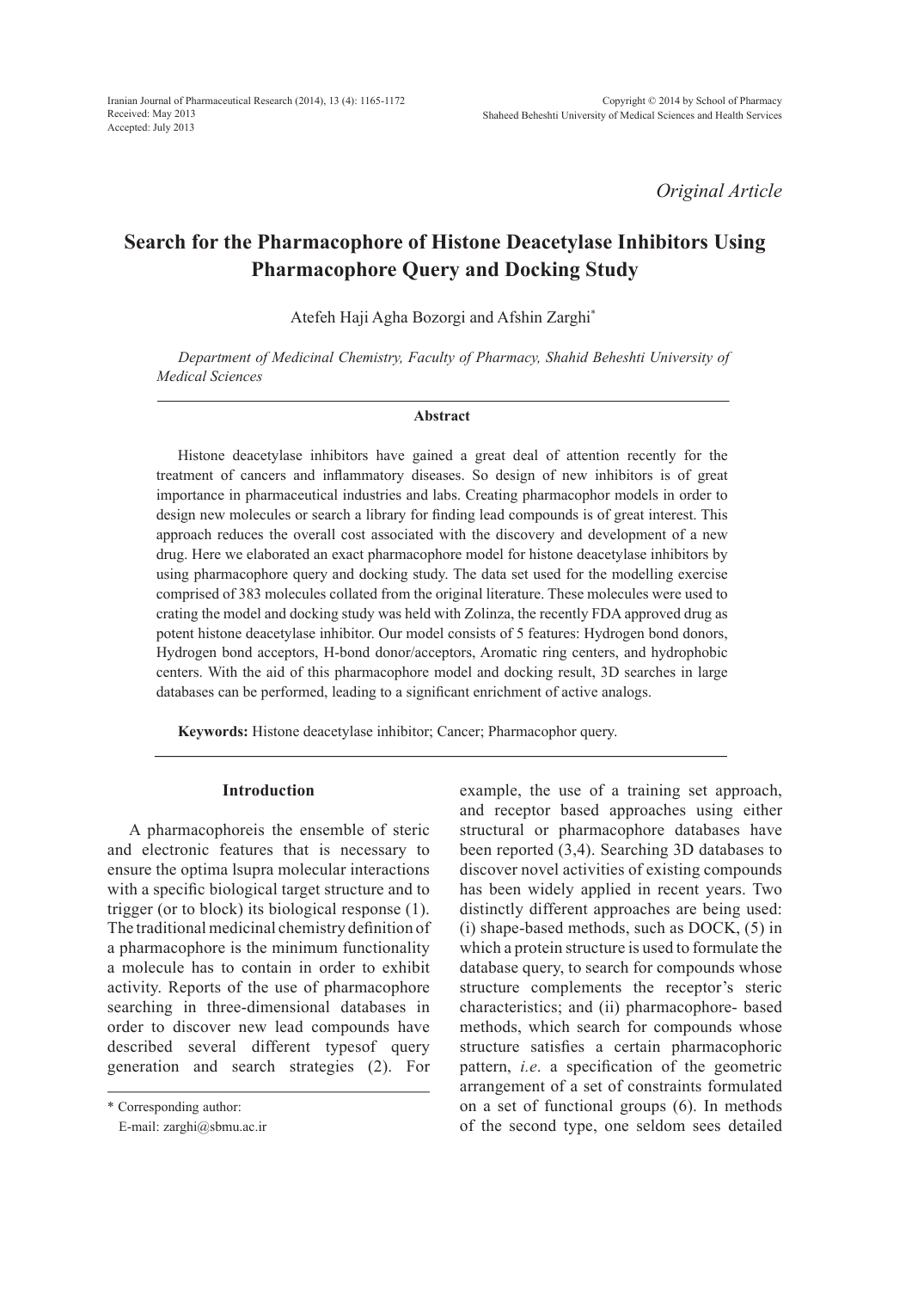discussions of the problem of determining the pharmacophore, *i.e.* constructing an appropriate query of such a geometric arrangement of a set of functional-group constraints (7). Utilizing pharmacophore queries in large datasets in order to find new structures is of critical importance in last decade.Cancer is defined as a renegade system of growth that originates in human body. It is characterized, regardless of its type, by one common feature, which is unchecked growth that progresses toward limitless cell expansion. This process of unlimited proliferation is due to the fact that cells have lost their ability to undergo programmed suicide based on a process called apoptosis. According to the World Health Organization [WHO] statistics, cancer is considered the leading cause of death worldwide, responsible for 7.6 million deaths in 2008. Lung, stomach, liver, colon and breast cancers cause the highest numbers of cancer deaths each year, distributed between males and females. The rate of cancer incidence continues to increase, with around 13.0 million cases expected in 2030. In addition, it is expected that more than 70% of the casualties are from medium and low income countries. HDAC inhibitors can reactivate gene expression, and are potent inducers of growth arrest, differentiation, or apoptotic cell death in a variety of transformed cells in culture and in tumor bearing animals. Deregulation of HAT and HDAC has been implicated in the formation and development of certain human cancersby changing the expression pattern of various genes (8). It is therefore proposed that HDACs are a potential target for the development of small moleculeanticancer agent (9). HDAC inhibitors block the activity of the enzyme leading to the accumulation of acetylated histones. They alter the expression of 7–10% of genes and induce cell growth arrest, differentiation and/ or apoptosis.A number of natural and synthetic HDAC inhibitors have been reported, and in recent years the importance of HDAC inhibitors has increased due to their efficacy against many malignant diseases (10). Several of these HDACinhibitors inhibit tumour growth and many of them are under clinical trials  $(11,12)$ . The approval of SAHA (Zolinza®, Vorinostat) by the FDA for treatment of advanced

cutaneous T-cell lymphoma (CTCL) has added histone deacetylase(HDAC) inhibitors to the clinician's armoury of anti-cancer therapeutics (13). The search for new drugs against cancer plays a central role in the research programs of pharmaceutical companies and many governmental organizations due to the impact of this disease. Histone deacetylase inhibitors can play an imperative role in the quest for new effective anticancer drugs and the design of new structures may be very beneficial (14). Here, we tried to find an exact pharmacophor model for histone deacetylase inhibitors intended for using in chemical structures in future.

#### **Experimental**

## *Methodology*

## *Dataset*

383 molecules were collected from recently published literature papers (15-49) and the assay method was checked to be the same for all of them. The logarithm of measured  $IC_{50}$ values were used in pharmacophore modelling thus correlating the data linear to the free energy change. The two-dimensional (2D) chemical structures of the inhibitors were sketched using Hyperchem software and saved in pdb format. Subsequently, they were imported into MOE, converted into corresponding standard 3D structures and energy minimized to the closest local minimum using the molecular mechanics CHARMm force field implemented in MOE. The resulting 3D structures were utilized as starting conformers for MOE conformational analysis. Our database was created using the 3D structure of gathered molecules and their relevant  $IC_{50}$ .

## *Conformational analysis*

The molecular flexibilities of the collected compounds were taken into account by considering each compound as a collection of conformers representing different areas of the conformational space accessible to the molecule within a given energy range(50). Accordingly, the conformational space of each ligand was explored within MOE, which is basedon the generalized MMFF94x force field implemented in theprogram.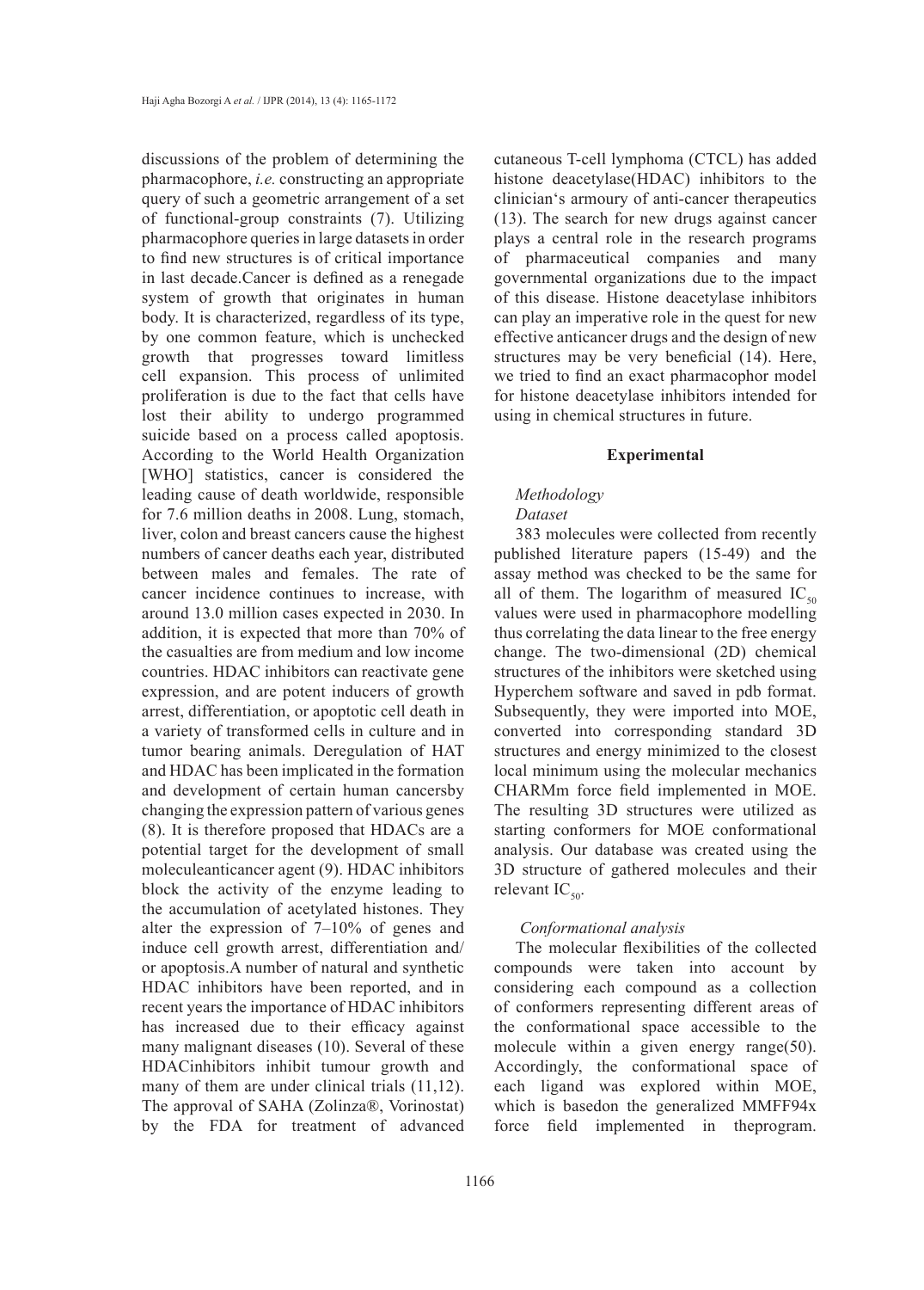Default parameters were employed in the conformationgeneration procedure, *i.e*., for each molecule, a conformationalensemble was generated with an energy threshold of 7 kcal/ molfrom the local minimized structure that has the lowest energy level. A maximum of 250 conformers per molecule were generated.

#### *Pharmacophore query with MOE*

The PDQ (pharmacophore-derived query) strategy is based upon partitioning the compounds in a database of 3D structures in terms of the three to six center pharmacophore which are expressed by the compounds  $(51)$ . These centers used in the pharmacophore were chosen to express groups commonly used in 3D searching and which represent important drugreceptor interactions: hydrogen-bond donor, hydrogen-bond acceptor, acid, base, aromatic center, and hydrophobic one; distance ranges covering most expected pharmacophore sizes were used  $(2-24 \text{ Å})$ . We used MOE software  $(52)$ for generating pharmacophoric model of histone deacetylase inhibitors. Using MOE tools, a pharmacophoric model was created.

# *Docking*

Molecular docking is a computer simulation procedure to predict the conformation of a receptor-ligand complex, where the receptor is usually a protein or a nucleic acid molecule (DNA or RNA) and the ligand is either a small molecule or another protein. It can also be defined as a simulation process where a ligand position is estimated in a predicted or pre-defined binding site. To identify possible binding modes for ligand in the subsequent analysis, a docking survey was initially pursued. For the docking study, the crystal structure of human histone deacetylase 8 complexed with Trichostatin A (PDB entry 1t64) was obtained from the Brookhaven Protein Data Bank. Water molecules were discarded from the pdb file and hydrogens were added. Charges were calculated by the Gasteiger–Huckel method. The structure was then subjected to energy minimization using the Powell method until an energy gradient of 0.05 kcal/mol was achieved. Zolinza was docked into the enzyme binding site using the Autodock 4 program (53). The

binding site was initially defined as all residues of the target within 10 Å from the zinc metal atom. From 10 independent genetic algorithm runs, at most 10 best ranked docking poses were obtained.

## **Results**

Combining pharmacophore query and docking study enabled us to create an exact pharmacophore model for histone deacetylase inhibitors. According to MOE results for pharmacophore query,the types of interaction centers are categorized as:

- -Hydrogen bond donors
- -Hydrogen bond acceptors
- -Positive charge centers
- -Aromatic ring centers
- -Hydrophobic centers

In our obtained model, as shown in Figure 1, H-bond donor and acceptor, aromatic center and hydrophobic center is of great importance. Some of the critical distances between centers were measured and some angels were also mentioned in the model.

Docking results, showed the binding mode of Zolinza in HDAC 8 active site. We used this conformation for validation of our pharmacophor model, by putting it in the obtained model (Figure 2).

1. Aromatic center, which is defined in Zolinza with a phenyl ring. As it shown, aromatic rings larger than one phenyl ring have enough space to be put here.

2. Hydrophobic center connected to aromatic moiety and inserted into a hydrophobic tube in active site. In Zolinza, the aliphatic chain plays this role.

3. H-Bond donor features, which in Zolinza, correlate with the oxygen of carbonyl groups. This group can be substituted with any other group which is capable of h-bond donation.

4. H-Bond acceptor groups, along the hydrophobic chain, which are in charge for hydrogen bond formation. NH groups in Zolinza take part in this task.

5. H-Bond donor/acceptor groups, proficient of hydrogen bond formation, either by donating hydrogen or by accepting one. OH of hydroxamide shows this ability in Zolinza.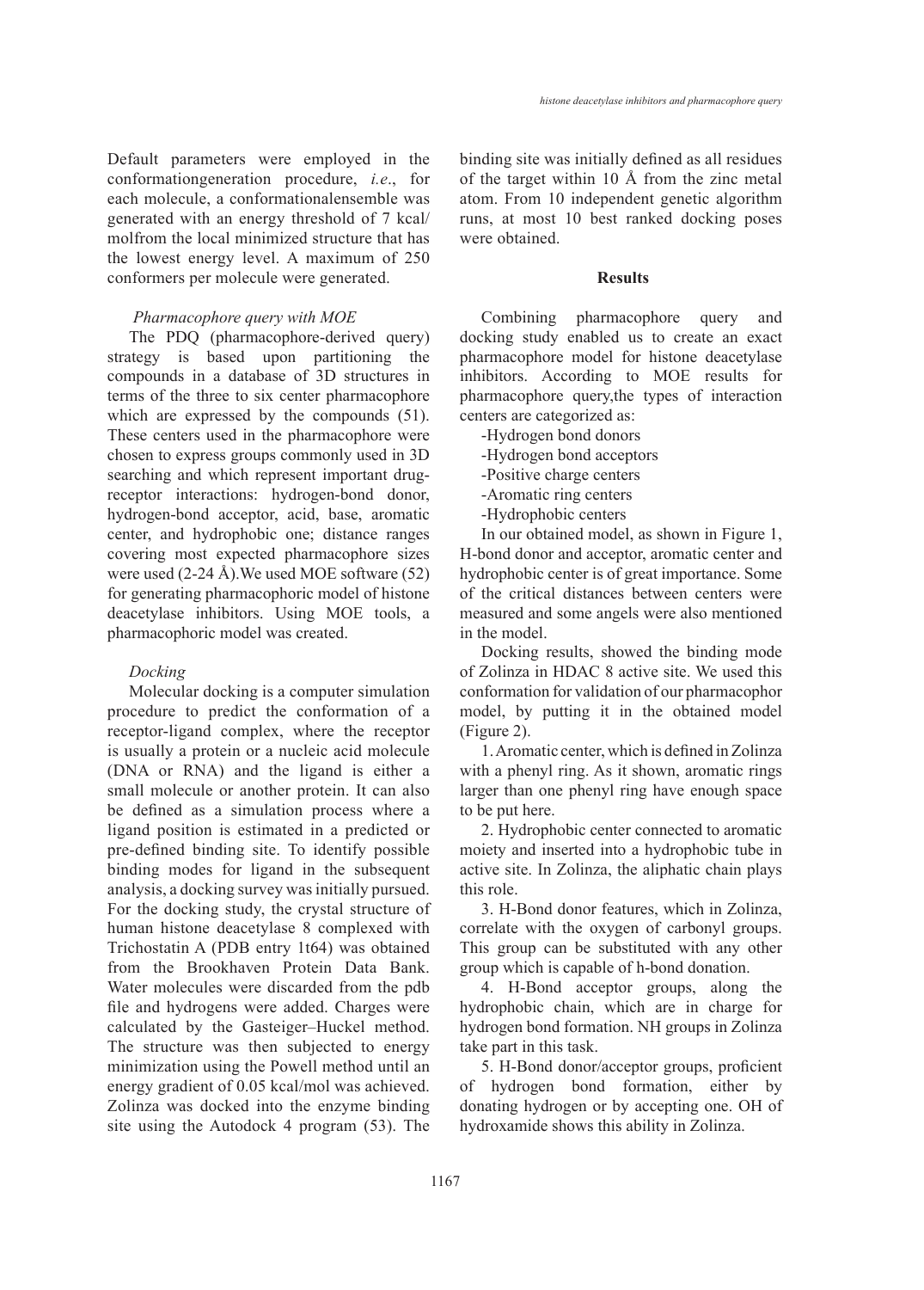

**Figure 1.** Pharmacophore model of histone deacetylase inhibitors. Orange: Aromatic center, Green: Hydrophobic area, Blue: H-bond acceptor, Violet: H-bond donor, Grey: H-bond donor/acceptorMeasured distance between h-bond donor and acceptor feature is about 11A°. Mesured angel between cap and linker is about 110 °.



**Figure 2**. Docked Zolinza+ Obtained pharmacophor model. Orange: Aromatic center, Green: Hydrophobic area, Blue: H-bond acceptor, Violet: H-bond donor, Grey: H-bond donor/acceptor.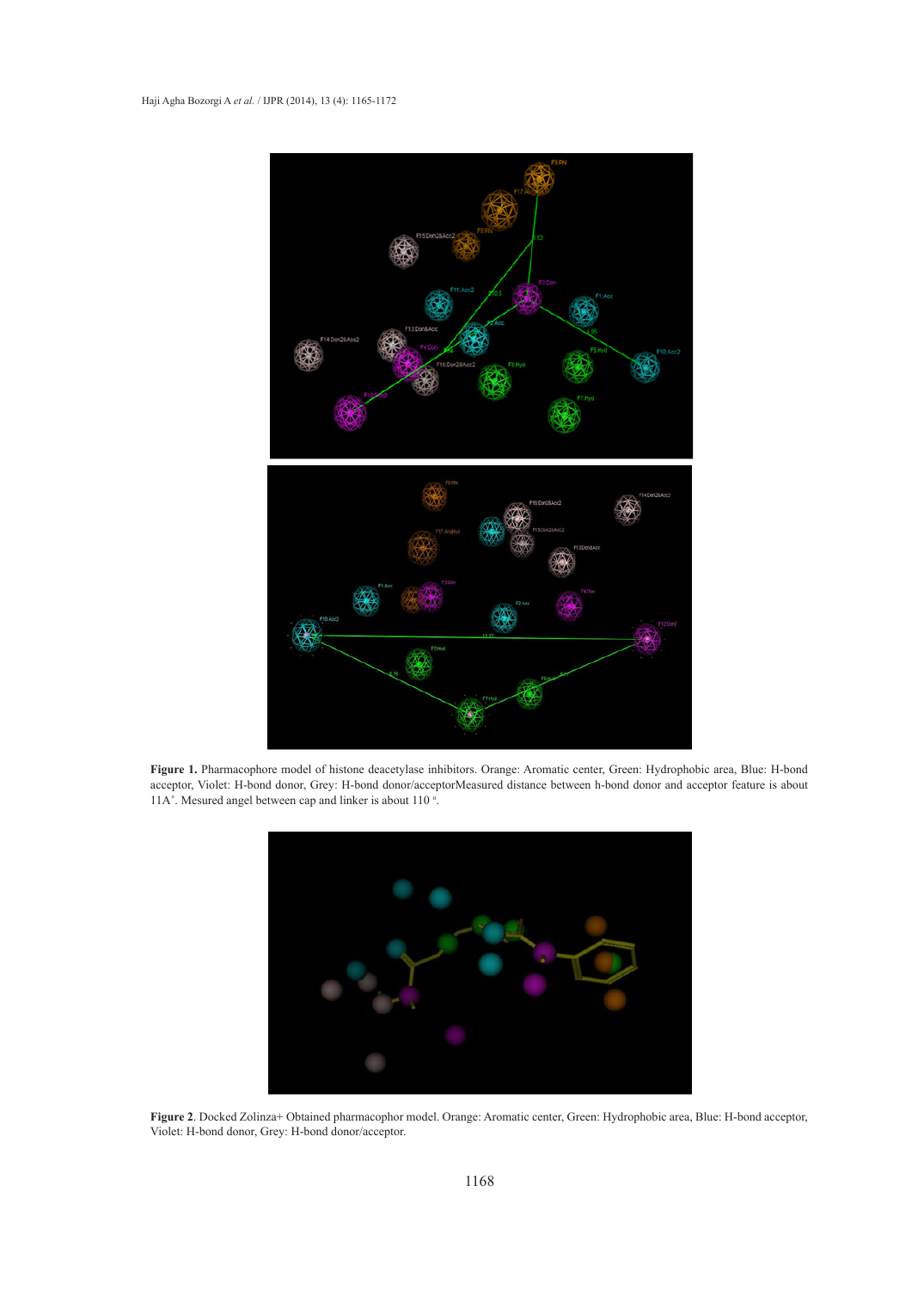

**Figure 3.** 2D pharmacophor model for histone deacetylase inhibitors.

#### **Discussion**

The general pharmacophor for HDAC inhibitors is shown below:



ZBG (the zinc binding group) chelating the zinc atom in the active site, a linker that accommodate the tubular access of the active site, and a cap group for interactions with the external surface, connected by a small connecting unit to the linker(54). According to our results, aromatic center, which entitled cap in other models, is better to be a phenyl ring or an indolyl group.Connecting unit should be capable of H-bond donation (NH group in Zolinza),so polar groups would be beneficial here (55). Hydrophobic linker, which is inserted into the narrow 11A˚deep hydrophobic channel which leads to the active site, generated by Phenylalanine, Histidine, Glycin, Methionin and Tyrosine.There is a 14A ˚ long internal cavity adjacent to the Zn-binding site, whereas the catalytic zinc ion is at the bottom of this channel. The internal cavity plays a significant role in the reaction that could potentially be exploited for drug development (55). Given the hydrophobic character of the internal cavity, non-polar substituents are preferred over polar groups such as pyrazyl, imidazolyl, pyridyl (Figure 3).

One of the three hydrophobic features was created complimentary to the Y306 which is important for the catalytic deacetylation mechanism. This HY feature enables Pi-Pi interaction between the phenyl rings of ligand and Tyrosine. The side chain of Tyrosine is involved in tunnel formation while its main chain makes the surface of the active site .A potent competitive HDAC inhibitor mimics the biological substrate, acetylated lysine, and coordinates with the catalytic zinc and thereby making the enzyme unavailable for the deacetylation(12). Zinc binding group, involves in H-bond formation, either by donating or accepting the hydrogen. Hydroxamide group can play this role better than other chelating groups. All hydroxamates were more active as HDACIs as compared with the corresponding carboxylic acids, probably due to the enhanced Zn (II) coordinating properties of the hydroxamates moiety (bidentate vs. monodentate binding)  $(55-57)$ .

#### **Acknowledgement**

This study was financially supported by Research Deputy of Shahid Beheshti University of Medical sciences as part of Ph. D thesis of A. Haji Agha Bozorghi.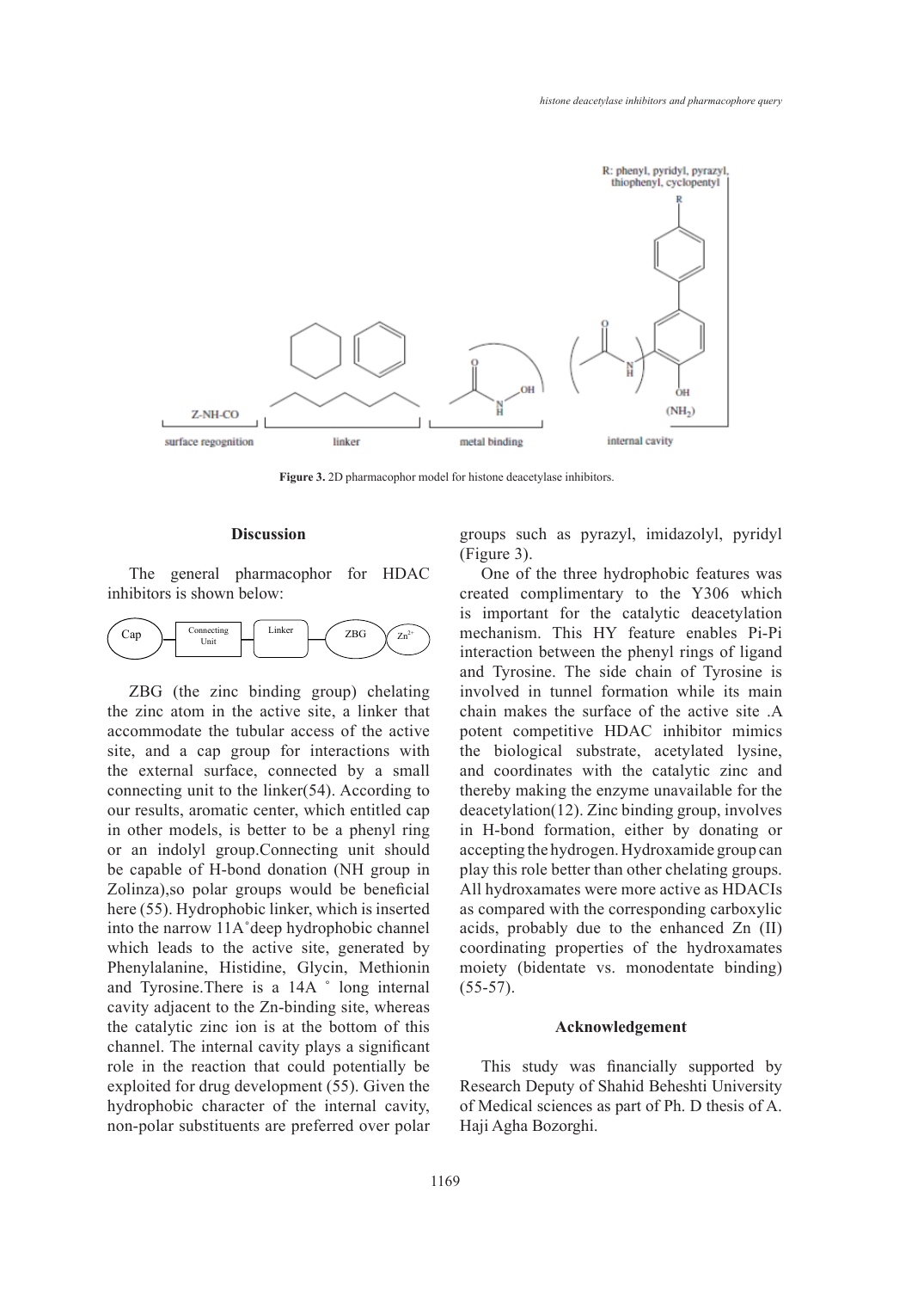#### **Reference**

- IUPAC in: I. Glossary of Terms used in Medicinal (1) Chemistry, IUPAC (ed.), 2007.
- (2) TR Webb, NMelman, DLvovskiy, Ji XD and KA Jacobson .The utilization of a unified pharmacophore query in the discovery of new antagonists of the adenosine receptor family. *Bioorg. Med. Chem. Lett.* (2000) 10: 31-34.
- (3) SM Alam, RPal, SNagar, MAIslam and A Saha. Pharmacophore search for anti-fertility and estrogenic potencies of estrogen analogs. *J. Mol. Model*. (2008) 14: 1071-1082.
- MM Alam, DPSarkar, OAlam, AHusain, AMarella, (4) MAkhtar, MShaquiquzzaman and S Khanna. Search for New Pharmacophore as Antimalarial Agent: Synthesis and Antimalarial Activity of Some 2(3h)- Furanones Bearing Quinoline Moiety. *Acta. Pol. Pharm*. (2011) 68: 231-236.
- QC Zhang ,SJ Jiang, Zhang and XB Ma. Histone (5) deacetylase inhibitor trichostatin a enhances antitumor effects of docetaxel or erlotinib in A549 cell line. *Asian. Pac. J. Cancer P* (2012) 13: 3471-3476.
- T1Lippert, TSchulz-Gasch, ORoche, WGuba and (6) MRarey. De novo design by pharmacophore-based searches in fragment spaces. *J. Computer-Aided Molecular Design* (2011) 25: 931-945.
- (7) JH Van Drie. Strategies for the determination of pharmacophoric 3D database queries, *J. Computer-Aided Molecular Design* (1997) 11: 39-52.
- (8) SL Colletti, MB Ayer, SJ Darkin-Rattray, RW Myers, DM Schmatz, MJ Wyvratt and MH Fisher. Synthesis of side chain modified apicidin derivatives: potent mechanism-based histone deacetylase inhibitors. *Tetrahedron Letters* (2000) 41: 7831-7835.
- BJ Norikazu Nishino, Ryuzo Shinta, Tamaki (9) Kato, Yasuhiko Komatsu and Minoru Yoshida. Chlamydocin–hydroxamic acid analogues as histone deacetylase inhibitors, *Bioorg. Med. Chem. Lett.* (2004) 12: 5777-5784.
- GMS Norikazu Nishino, Preeti B, Soni, Mohammed P, (10) I Bhuiyan, Tamaki Kato, Satoko Maeda, Tomonori G Nishino and Minoru Yoshida. Interaction of aliphatic cap group in inhibition of histone deacetylases by cyclic tetrapeptides. *Bioorg. Med. Chem*. (2008) 16: 437-445.
- $(11)$  H Hess-Stumpp. Histone deacetylase inhibitors and cancer: from cell biology to the clinic. *Europ. J. Cell Biol.* (2005) 84: 109-121.
- (12) SJ Sundarapandian Thangapandian, Sugunadevi Sakkiah and Keun Woo Lee. Ligand and structure based pharmacophore modeling to facilitate novel histone deacetylase 8 inhibitor design. *Europ. J. Med. Chem*. (2010) 45: 4409-4417.
- $(13)$  M Duvic and J Vu. Vorinostat: a new oral histone deacetylase inhibitor approved for cutaneous T-cell lymphoma. *Expert. Opin. Inv. Drug* (2007) 16: 1111- 1120.
- A Hajiagha Bozorgi, H Tabatabaei Ghomi and A Jouyban. (14)

QSAR and pharmacophore studies of telomerase inhibitors. *Med. Chem. Res.* (2011) 6: 853-866.

- YN Taishi Maeda, Hiroshi Kuwajima, Chieko Seno, (15) Sakiko Maruyam, Mineko Kurotaki and Shinichi Uesato. Potent histone deacetylase inhibitors: N-hydroxybenzamides with antitumor activities. *Bioorg. Med. Chem. Lett.* (2004) 12: 4351-4360.
- (16) AK Takayoshi Suzuki, Azusa Matsuura, Arihiro Kohara, Shin-ichi Ninomiya, Kohfuku Kohda and Naoki Miyata. Thiol-based SAHA analogues as potent histone deacetylase inhibitors. *Bioorg. Med. Chem. Lett.* (2004) 14: 3313-3317.
- VPPo C Chen, William Guerrant, Patience Green and (17) Adegboyega K. Oyelere, Synthesis and structure– activity relationship of histone deacetylase (HDAC) inhibitors with triazole-linked cap group. *Bioorg. Med. Chem. Lett.* (2008) 16: 4839-4853.
- (18) S Viviani, V Bonfante, C Fasola, P Valagussa and AM Gianni. Phase II study of the histone-deacetylase inhibitor ITF2357 in relapsed/refractory Hodgkin›s lymphoma patients. *J. Clin. Oncol.* (2008) 26.
- (19) PH David, J Witter, Kevin J, Wilson, Melissa Chenard, Judith C Fleming, Brian Haines, Astrid M Kral, J Paul Secrist and Thomas A Miller, Optimization of biaryl Selective HDAC1&2 Inhibitors (SHI-1:2). *Bioorg. Med. Chem. Lett*. (2008) 18: 726-731.
- (20) KA David, S Bhalla, S Prachand, AM Evens and LI Gordon. Inhibition of autophagy with 3-Methyladenine synergistically enhances cellular apoptosis induced by the histone deacetylase inhibitor PC1 24781 in non-hodgkin›s lymphoma cells. *Blood* (2008) 112: 1240-1240.
- (21) IP Arkadii Vaisburg, N Bernstein, S Frechette, F Gaudette, S Leit, O Moradei, S Raeppel, N Zhou, G Bouchain, S Hyung Woo, Z Jin, J Gillespie, J Wang, M Fournel, P Theresa Yan, M-C Trachy-Bourget, M-F Robert, A Lu, J Yuk, J Rahil, A Robert MacLeod, J M Besterman, Z Lib and Daniel Delorme. N-(2-Aminophenyl)-4-(heteroarylmethyl)-benzamides as new histone deacetylase inhibitors. *Bioorg. Med. Chem. Lett.* (2007) 17: 6729-6733.
- (22) PH Phieng Siliphaivanh, David J Witter, Karin Otte, Paul Tempest, Sam Kattar, Astrid M Kral, Judith C Fleming, Sujal V Deshmukh, Andreas Harsch, Paul J Secrist and Thomas A. Miller, design of novel histone deacetylase inhibitors. *Bioorg. Med. Chem. Lett.* (2007) 17: 4619-4624.
- (23) T Suzuki, A Matsuura, A Kouketsu, H Nakagawa and N Miyata. Identification of a potent non-hydroxamate histone deacetylase inhibitor by mechanism-based drug design, *Bioorg. Med. Chem. Lett.* (2005) 15: 331-335.
- T Suzuki, S Hisakawa, Y Itoh, S Maruyama, M (24) Kurotaki, H Nakagawa and N Miyata. Identification of a potent and stable antiproliferative agent by the prodrug formation of a thiolate histone deacetylase inhibitor. *Bioorg. Med. Chem. Lett.* (2007) 17: 1558-1561.
- (25) RBG Michael, L Curtin, H Robin Heyman, Robin R, Frey Michael, R Michaelides, Junling Li, Lori J Pease, Keith B Glaser, PatrickA Marcotte and Steven K Davidsen. Succinimide hydroxamic acids as potent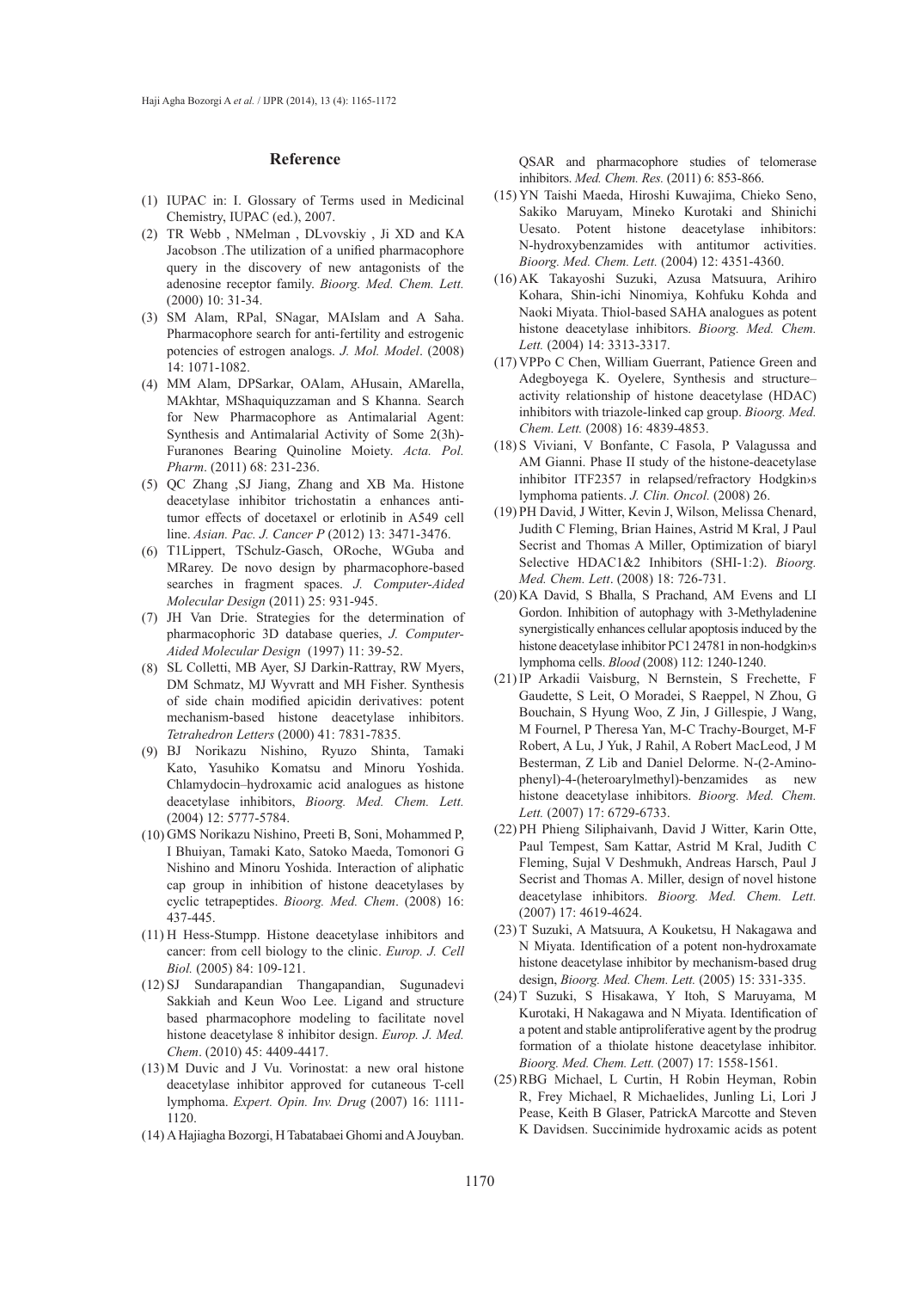inhibitors of histone deacetylase (HDAC). *Bioorg. Med. Chem. Lett.* (2002) 12: 2919-2923.

- (26) RRF Carol K Wada, Zhiqin Ji, Michael L Curtin, Robert B Garland, James H Holms, Junling Li, Lori J Pease, Jun Guo, Keith B Glaser, Patrick A Marcotte, Paul L Richardson, Shannon S Murphy, Jennifer JBouska, Paul Tapang, Terrance J Magoc, Daniel H Albert, Steven K Davidsen and Michael R. Michaelides, alpha-Keto amides as inhibitors of histone deacetylase. *Bioorg. Med. Chem. Lett.* (2003) 13: 3331-3335.
- (27) CKW Robin R Frey, Robert B Garland, Michael L Curtin, Michael R Michaelides, Junling Li, Lori J Pease, Keith B Glaser, Patrick A Marcotte, Jennifer J Bouska, Shannon S Murphy and Steven K Davidsen. Trifluoromethyl ketones as inhibitors of histone deacetylase. *Bioorg. Med. Chem. Lett.* (2002) 12: 3443-3447.
- YG Yujia Dai, Michael L Curtin, Junling Li, Lori J (28) Pease, Jun Guo, Patrick A Marcotte, Keith B Glaser, Steven K Davidsen and Michael R Michaelides. A novel series of histone deacetylase inhibitors incorporating hetero aromatic ring systems as connection units. *Bioorg. Med. Chem. Lett.* (2003) 13: 3817-3820.
- (29) TC Florian Dehmel, Thomas Maier, Steffen Weinbrenner, Beate Schmidt, Martin Zoche and Thomas Beckers. Trithiocarbonates—Exploration of a new head group for HDAC inhibitors. *Bioorg. Med. Chem. Lett*. (2007) 17: 4746-4752.
- (30) JlR Ce'dric Charrier, Jean-Pierre Gesson and Philippe Bertrand. Antiproliferative activities of a library of hybrids between indanones and HDAC inhibitor SAHA and MS-275 analogues. *Bioorg. Med. Chem. Lett*. (2007) 17: 6142-6146.
- (31) SM Chihiro Shinji, Keisuke Imai, Minoru Yoshida and YHaH Miyachi. Design, synthesis, and evaluation of cyclic amide/imide-bearinghydroxamic acid derivatives as class-selective histone deacetylase(HDAC) inhibitors. *Bioorg. Med. Chem. Lett*. (2006) 14: 7625-7651.
- (32) BNS S Vadivelan, G Rambabu, Kiran Boppana and Sarma ARP Jagarlapudi. Pharmacophore modeling and virtual screening studies to design some potential histone deacetylase inhibitors as new leads. *J. Molecul. Graph. Modell.*(2008) 26: 935-946.
- (33) CJC Fang Hu and Joel M Gottesfeld. Design and synthesis of novel hybrid benzamide–peptide histone deacetylase inhibitors. *Bioorg. Med. Chem. Lett*. (2009) 19: 3928-3931.
- HF Jie Jiao, Xuejian Wang, Peng Guan, Yumei (34) Yuan and Wenfang Xu. Design, synthesis and preliminary biological evaluation of N-hydroxy -4-(3-phenylpropanamido)benzamide (HPPB) derivatives as novel histone deacetylase inhibitors. *Europ. J. Med. Chem.* (2009) 44: 4470-4476.
- (35) Gu W, Nusinzon I, Smith RD Jr, Horvath CM and Silverman RB. Silverman, Carbonyl- and sulfurcontaining analogs of suberoylanilidehydroxamic acid: Potent inhibition of histone deacetylases. *Bioorg. Med. Chem. Lett.* (2006) 14: 3320-3329.
- (36) ST Simone Di Micco, Ines Bruno, Manuela Rodriquez, Raffaele Riccio and GB Maurizio Taddei. Molecular modeling studies toward the structural optimization of new cyclopeptide-based HDAC inhibitors modeled on the natural product FR235222. *Bioorg. Med. Chem. Lett.* (2008) 16: 8635-8642.
- (37) JSW Sampath-Kumar Anandan, Richard D Brokx, Mark R Bray, Dinesh V Patel and Xiao-Xi Xiao. Mercaptoamide-based non-hydroxamic acid type histone deacetylase inhibitors. *Bioorg. Med. Chem. Lett.* (2005) 15: 1969-1972.
- Witter DJ, Belvedere S, Chen L, Secrist JP, Mosley (38) RT and Miller TA. Miller, Benzo[b]thiophene-based histone deacetylase inhibitors. *Bioorg. Med. Chem. Lett*. (2007) 17: 4562-4567.
- (39) KL Hwan Mook Kim, Bum Woo Park, Dong Kyu Ryu, Kangjeon Kim, S-KP Chang Woo Lee, Jung Whan Han, Hee Yoon Lee and HYLaG Han. Synthesis, enzymatic inhibition, and cancer cell growth inhibition of novel d-lactam-based histone deacetylase (HDAC) inhibitors. *Bioorg. Med. Chem. Lett.* (2006) 16: 4068-4070.
- (40) SO Binoy Jose, T Kato, N Nishino, Y Sumida and M Yoshida. Toward an HDAC6 inhibitor: synthesis and conformational analysis of cyclic hexapeptide hydroxamic acid designed froma-tubulin sequence. *Bioorg. Med. Chem*. (2004) 12: 1351-1356.
- (41) SJ Kim, BH Lee, YS Lee and KS Kang. Defective cholesterol traffic and neuronal differentiation in neural stem cells of Niemann-Pick type C disease improved by valproic acid, a histone deacetylase inhibitor. *Biochem. Biophysical Res. Communicat*. (2007) 360: 593-599.
- SA Ester Muraglia , Danila Branca, Ottavia (42) Cecchetti, Federica Ferrigno, Maria Vittoria Orsale,Maria Cecilia Palumbi, Michael Rowley, Rita Scarpelli, Christian Steinkühler and Philip Jones. 2-Trifluoroacetylthiophene oxadiazoles as potent and selective class II human histone deacetylase inhibitors. *Bioorg. Med. Chem. Lett.* (2008) 18: 6083-6087.
- JC Mickaël Thomas, I Tranoy-Opalinski, J-P Gesson, J (43) Roche and S Papot. Synthesis and biological evaluation of glucuronide prodrugs of the histone deacetylase inhibitor CI-994 for application in selective cancer chemotherapy. *Bioorg. Med. Chem. Lett*. (2008) 16: 8109-8116.
- $(44)$  JX Yanshen Guo, Z Guo, F Chu, Y Cheng and S Wu. Exploration of a binding mode of indole amide analogues as potent histone deacetylase inhibitors and 3D-QSAR analyses. *Bioorg. Med. Chem. Lett*. (2005) 13: 5424-5434.
- NS Charles M Marson, AS Rioja, SP Gastaud, JP (45) Alao, RC Coombes and DM Vigushin. Stereodefined and polyunsaturated inhibitors of histone deacetylase based on (2E,4E)-5-arylpenta-2,4-dienoic acid hydroxyamides. *Bioorg. Med. Chem. Lett.* (2004) 14: 2477-2481.
- (46) ZJ Anil Vasudevan, RR Frey, CK Wada, D Steinman, HR Heyman, Y Guo, ML Curtin, J Guo, J Li, L Pease,